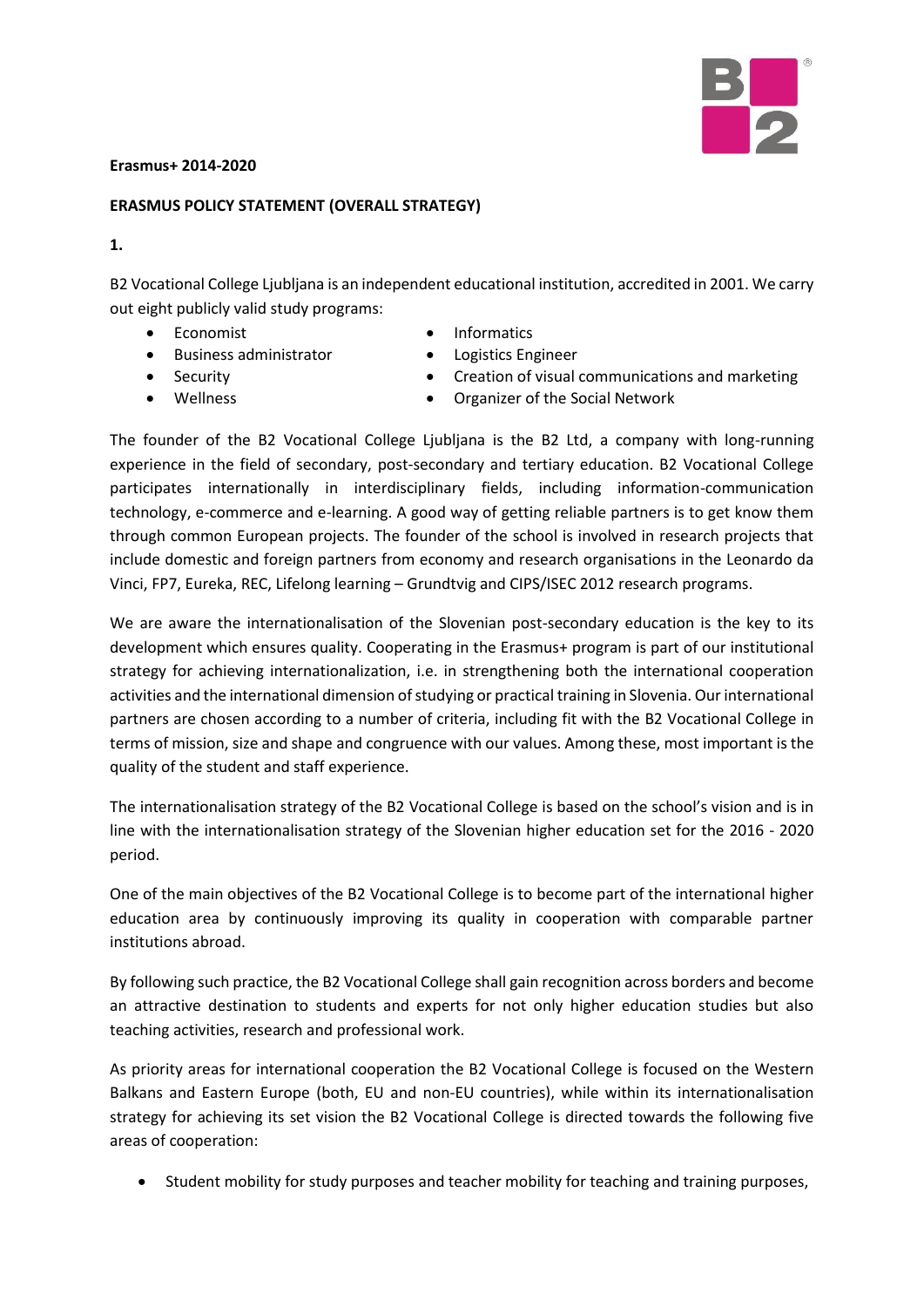

- Integrating the intercultural dimension into the study process,
- Cooperation in implementing transnational education,
- Cooperation in quality international research projects,
- Promotion of the development of student and staff intercultural competences.

In the up-coming years B2 Vocational College plans to develop its participation in international networks and strives for an increased cooperation with strategic partners. At our school, having qualitative cooperation with a limited number of strategic partners is found to be more important than having a large amount of agreements. When looking for new partnerships, we will try to establish the widest possible cooperation between the involved institutions, with special emphasis on partners offering similar programmes for student, teaching and administrative staff mobility projects. We will search for partners through various channels and database and also contact similar institutions and cooperate in international activities within the Community of Vocational Colleges in Slovenia.

Embracing the spirit of widening participation, there will be no geographical limits for our activities. Nevertheless, it is expected that the majority of our partners will be from the EU member states. The objective of our school is to increase the attractiveness of the Slovenian higher education postsecondary education area, setting an example of good practice in the field of regional mobility.

B2 Vocational College assures academic atmosphere that welcomes students, teachers and staff, irrelevant of their national origin, gender, religion, ethnic background, sexual orientation or physical disability, fostering non-discriminatory policy in all of its activities, including its cooperation in European and international projects. Participating in the European and international projects is considered the main tool for achieving overall strategic objectives, which are determined as follows:

- assurance of high-quality research and teaching,
- internationalization and promotion of student and staff mobility,
- promotion of international ties with partners institutions,
- involvement in European trends awareness of the European integration,
- contribution to social, cultural and economic life of the region.

Education and its links with research and innovation are of the uttermost importance in providing highly skilled and competitive human capital which Europe needs to create jobs in order to improve its economic growth and prosperity. B2 Vocational College Ljubljana School works actively on its programs, thus making it possible to build strategic partnerships and knowledge alliances with both EU and non-EU post-secondary education institutions in order to create international cooperation and capacity building projects.

All students who are interested in student mobility and placements and meet the Program criteria have the opportunity to participate in our Program activities. Students receive full recognition for completed activities as specified in the Learning and Placement Agreement respectively.

Teaching staff, wishing to participate in mobility activities is to be encouraged and given financial support, and research staff encouraged to participate in international research activities.

Students who for different reasons cannot participate in the Erasmus mobility activities shall instead be provided with the opportunity to participate in international activities of the school.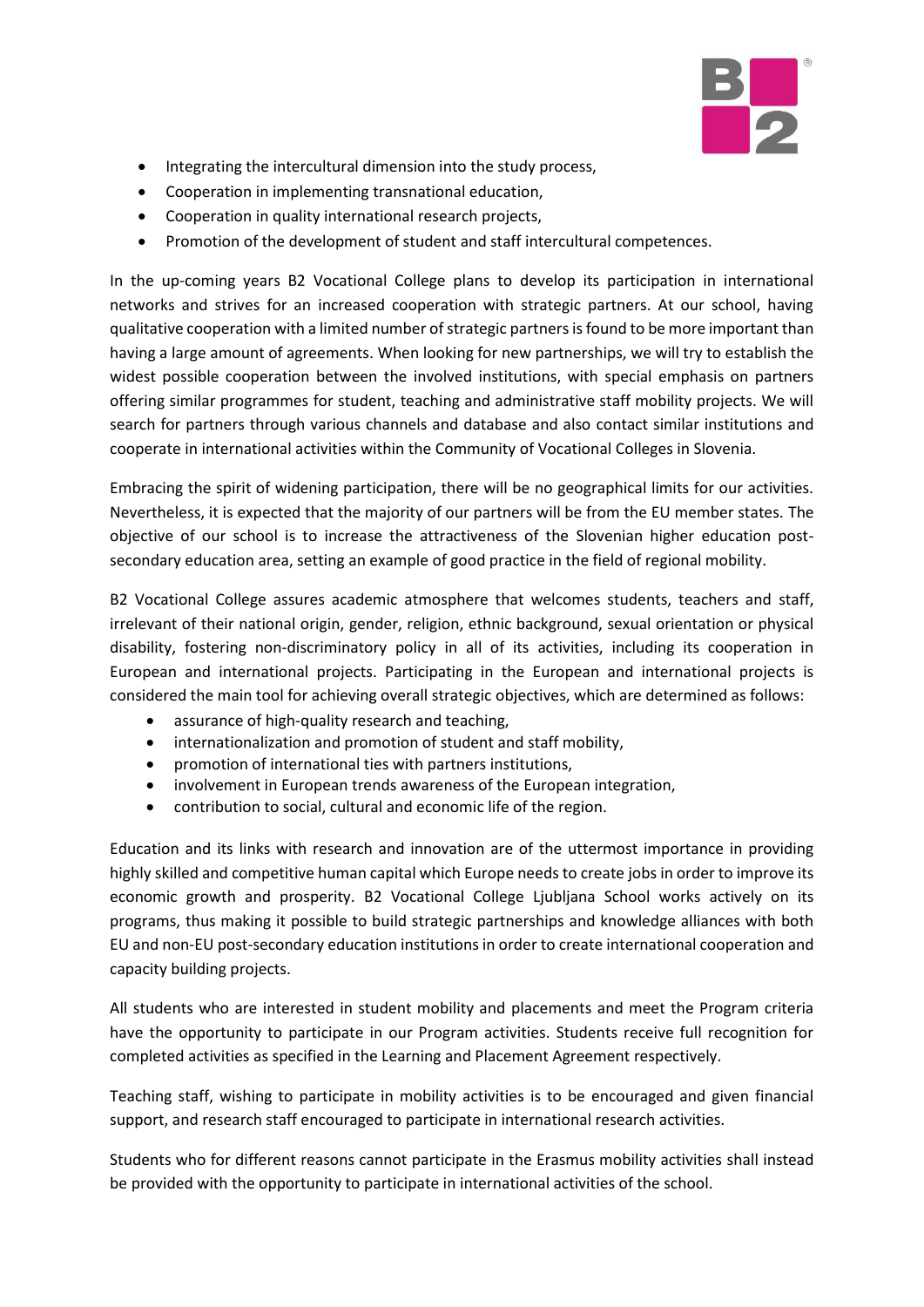

B2 Vocational College will make a strong strategic commitment to enhancing opportunities for the mobility of our students and staff by encouraging members of our community to gain international experience as part of their study programme or professional development.

School will strive toward:

Study excellence: we expect key contributions of ensuring more quality oriented and internationally relevant competencies that students need to improve employability and personal development. Very important are also the breadth and depth of competencies of academic staff that will be strengthened through the Programme.

Research excellence: Implementing projects in the Programme will contribute towards improving research excellence and with its results will in the long-term ensure pedagogic excellence.

Business excellence: Through the Programme contributing to long-term security and financial stability of B2 Vocational College. Included is the satisfaction of students and partners as their satisfaction is our best reference and indicator of business excellence.

Student satisfaction: Through the Programme we will diversify, expand, and enrich studies and with that also enable students to complete their studies quicker, enriched through international experience and towards a more complete personal development enabling them to become more proactive and responsible EU citizens. The key is in increasing their employability and quality in their lives.

R&D satisfaction: Through the Programme we will also contribute towards the satisfaction of R&D clients; namely because of working with the Programme the quality of our work will improve.

Employee satisfaction: The key is in achieving such personal development of employees that creativity and innovation is a regular occurrence in their daily routines. Academic staff improve their pedagogic and research missions, administrative staff improve the quality of their work.

Social responsibility: These principles will be interconnected through all partner projects, especially through ethical activities that are integrated in the organizational cultural values and by implementing behaviour standards based on efforts towards economic, social and ecological sustainability.

3.

B2 Vocational College will try to attract more people to the fields of study where shortage exist or are emerging. We are aware that all students, irrespective of discipline, need to acquire advanced transversal skills and key competences that will allow them to thrive. International competences, high level digital competences, numeracy, autonomy, critical thinking and a capacity for problemsolving are increasingly crucial attributes. Tackling future skills mismatches and promoting excellence in skills development will be one of our priority. We will ensure our graduates leave education with the skill sets they and the modern economy need.

The impact of Erasmus is particularly important when it comes to quality assurance. By participating in the Program, the B2 Vocational College aims at and strengthens the quality of its services by

2.